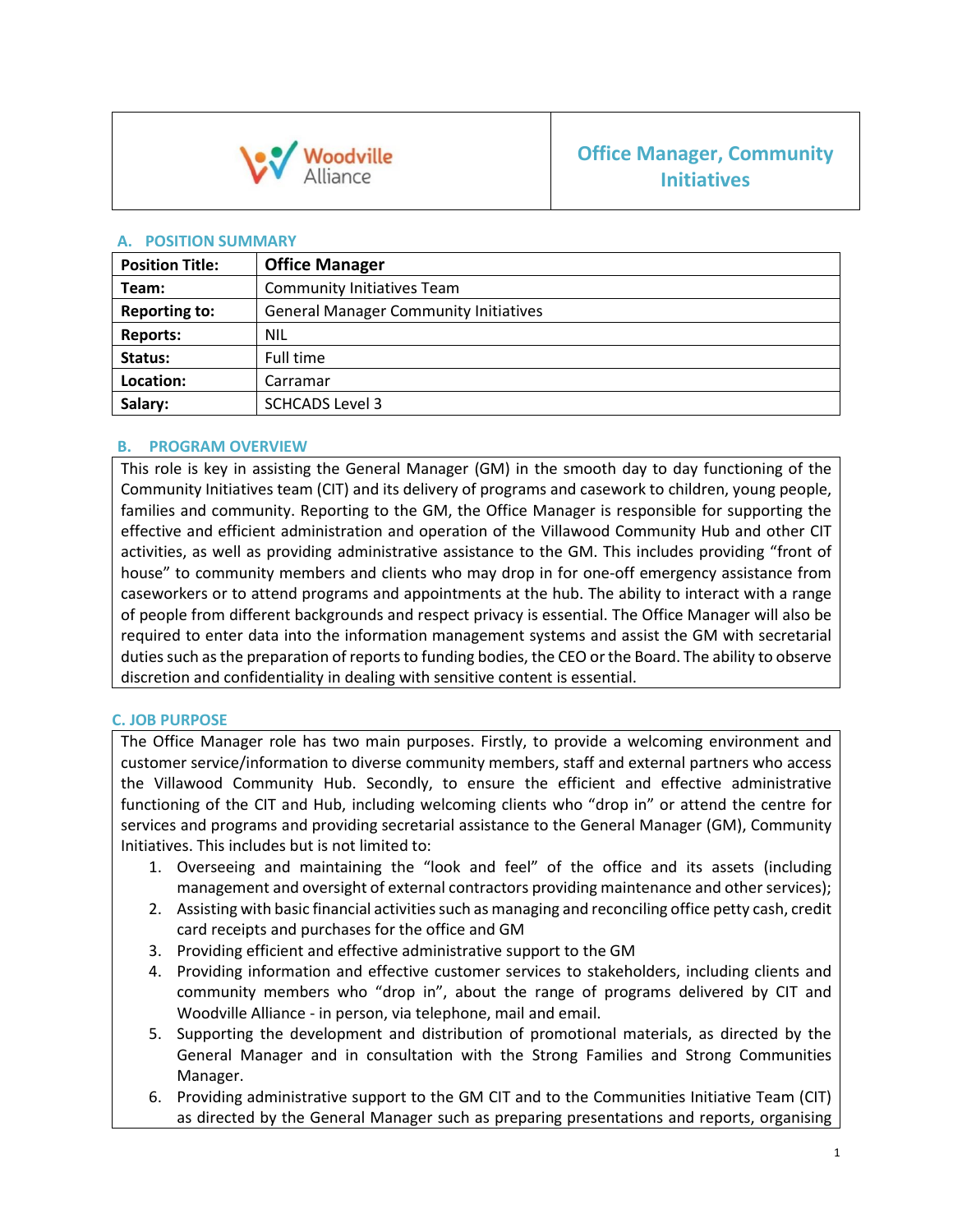meetings and appointments, managing events; minute taking, photocopying, running work related errands, preparing letters, answering calls, filing, liaising with external and internal stakeholders and other general administrative duties.

- 7. Co-ordination of events and associated tasks
- 8. Data entry into the client data management system and the running of basic reports

#### **D. RELATIONSHIPS**

To ensure that the office is welcoming and functions effectively for our community and CIT, the Office Manager must have the capacity to provide positive customer service, build relationships and network with a broad range of community members and internal and external stakeholders. They will also need to exercise good judgement and the ability to deal with a wide range of people from different personal and professional backgrounds. Relationships include but are not limited to:

- Members of the local community and general public who enquire about and access our services, including vulnerable children and young people and their families from culturally and linguistically diverse backgrounds and Aboriginal and Torres Strait Islander backgrounds
- External funding providers and government and non-government organisations and their staff who work with CIT and Woodville Alliance to develop and deliver services, programs, projects and events
- Woodville Alliance staff including General Manager Community Initiatives Team, CEO and members of the Senior Leadership Team
- External contractors providing services for the office (eg cleaners, electrical and other trades).

#### **E. JOB REQUIREMENTS**

#### **Key Result Area 1 Administrative and Secretarial support provided for the General Manager CIT**

#### **KEY TASKS**

- Events coordination for internal and external meetings, including catering and venue hire
- Assist the GM with basic budget activities as required (eg credit card receipts and workrelated purchases and reconciliations)
- Manage small projects and assist GM with larger projects as requested. These may include preliminary research and information gathering for meetings, tenders, etc.
- Assist and provide support to the GM in the preparation and delivery of presentations and reports
- Ensure that confidentiality and discretion is observed in dealing with private information, including destruction or safekeeping of documents as required by the GM
- Complete other tasks as directed by the GM to support the efficient and effective operation of the office/CIT and its services to the community

## **Key Performance Indicators (KPIs) for the tasks**

- Work is carried out with a positive and professional attitude and deadlines are met.
- Privacy is maintained, and hard and soft copy documentation is secured according to privacy and record keeping requirements
- Timely and effective assistance is provided to GM to meet targets and objectives
- Bookings and catering quotes and arrangements are coordinated efficiently and effectively and positive working relationships with external providers are ensured.
- All presentations are completed professionally and on time
- Documents are completed accurately according to required procedures and in a timely manner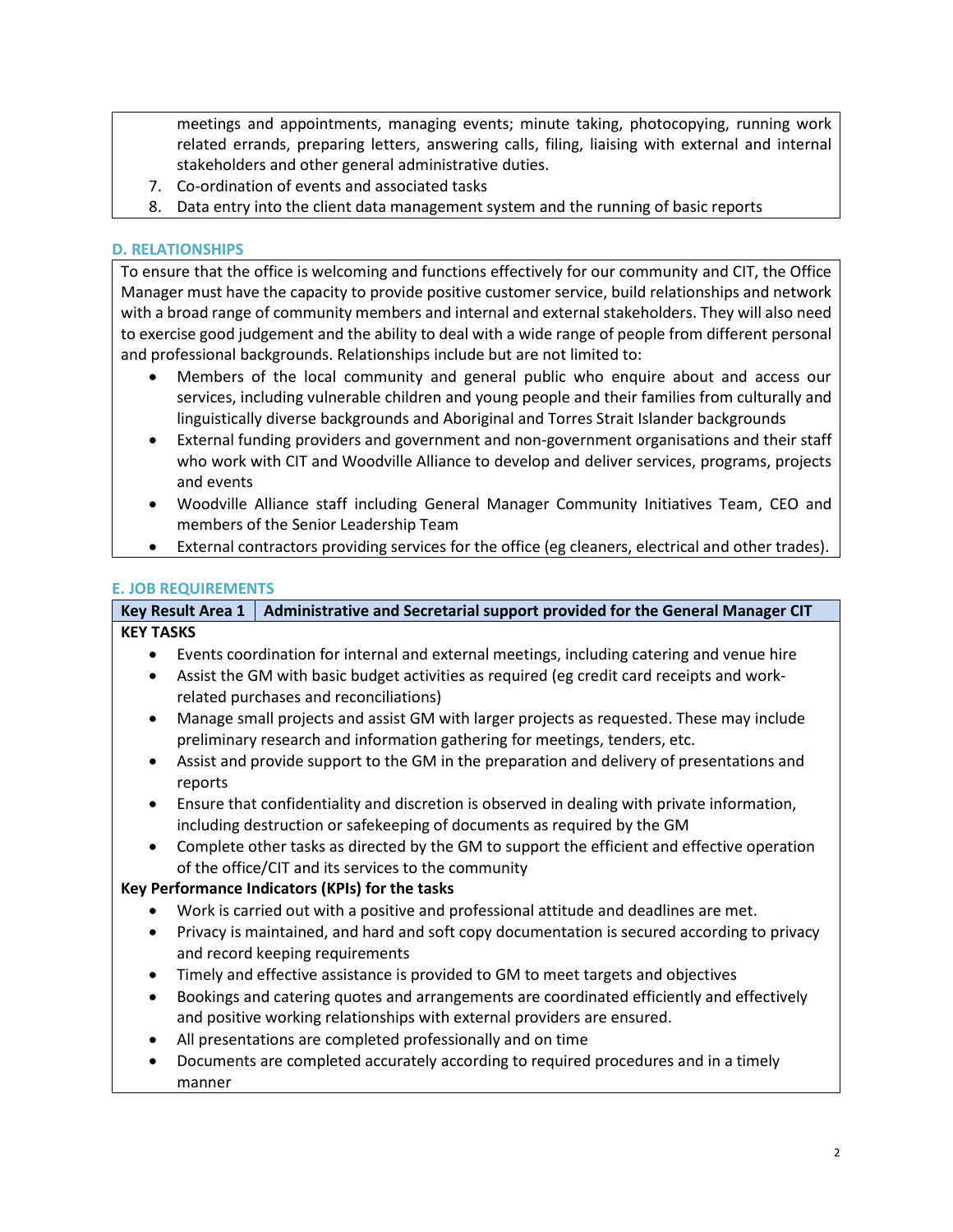#### Key Result Area 2 **Administrative support for the office and Community Initiatives Team KEY TASKS**

- Prepare agendas and take minutes for team meetings and other meetings as directed
- Answer phone calls, emails and respond appropriately to enquiries about CIT and Woodville Alliance and identify appropriate staff to deal with more specific or specialised enquiries
- Work collaboratively with staff to ensure that clients and external stakeholders enquiring about referrals and casework are provided with appropriate and up to date information and assistance
- Managing key inboxes and responding to emails and enquiries in a timely fashion
- Manage and reconcile office petty cash
- Ensure that office supplies are purchased and available, kitchen and infrastructure is well maintained, including liaison with external providers and contractors.
- Assist CIT staff to organise, promote and take registrations for CIT activities and events
- Data entry into the client management system and run basic reports
- Any problems are addressed promptly or escalated to the Manager or General Manager as relevant.
- Other duties as determined by the General Manager

## **Key Performance Indicators (KPIs) for the tasks**

- Agendas, minutes and other documents are accurate and distributed on time.
- Client and stakeholder enquiries are managed professionally and community members, clients and stakeholders are welcomed and provided with timely and up to date information and assistance.
- Quotes, purchases and petty cash activities are undertaken in line with organisational policies and procedures.
- Effective work relationships are maintained with the team, service users and external stakeholders and issues escalated to the Manager or GM as required
- Compliance with Code of Conduct and attitudes and behavior that demonstrate compliance.

## **Key Result Area 3 Adherence to Company Policies and Procedures**

## **Performance Indicators**

- Adhere and demonstrate commitment to Woodville Alliance code of conduct and other policies and procedures.
- Adhere and demonstrate commitment to WHS policies, risk management framework and safe working practices, including identification and timely notification of potential or actual WHS risks
- Adhere to terms as stipulated in the employment contract.
- Demonstrate adherence and commitment to meeting all key result areas of position description.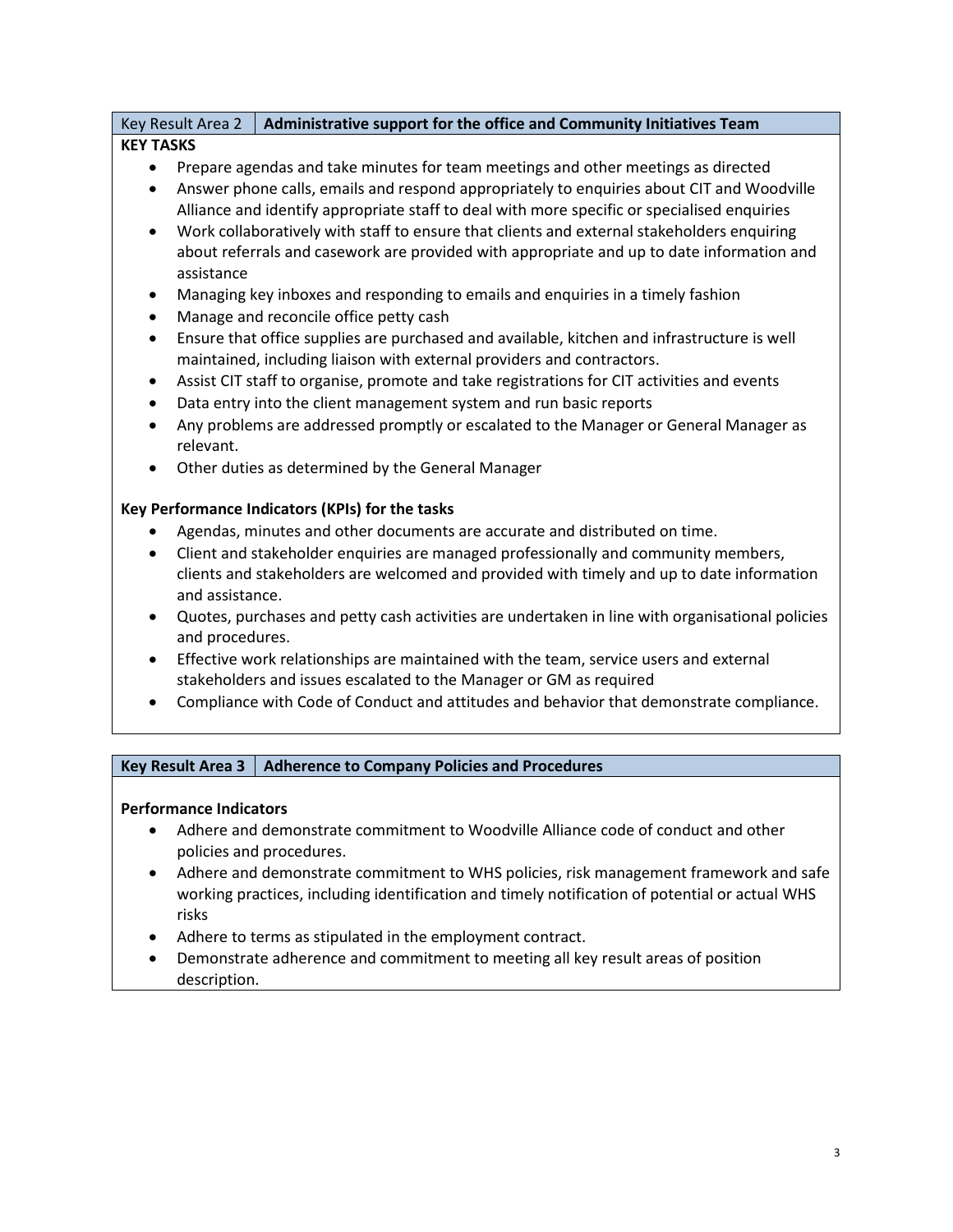#### **Key Result Area 4 Be an active member of the Community Initiatives Team and (WA) team KEY TASKS**

- Provide a positive attitude and welcoming experience to community members and others accessing the community hub
- Ensure the safety protocols are followed by any visitor attending the centre
- If required, utlise lock down and emergency procedures as per WHS processes
- Participate in Community Initiatives Team meetings and SFSC meetings as required
- Work cooperatively and respectfully with all Community Initiative Team members.
- Participate in relevant (WA) events.
- Accept other appropriate assignments not included in the job description as required by the General Manager and SFSC Manager

## **Key Performance Indicators (KPIs) for the tasks**

- Contributes in a meaningful way to meetings and observes good team work principles to build trusting and harmonious work environments.
- Treats community members with respect and kindness
- Evidence of working collaboratively and efficiently with other team members.
- Attendance at required meetings and events.
- Flexibility and willingness to take on other tasks within reasonable boundaries.

## **F. RECRUITMENT CRITERIA**

#### **COMPETENCY AND SELECTION CRITERIA REQUIREMENTS**

| $\mathbf{1}$ . | Relevant qualifications e.g. office administration, customer service, business administration,   |  |  |
|----------------|--------------------------------------------------------------------------------------------------|--|--|
|                | reception. A minimum of 4-5 years' relevant work experience                                      |  |  |
| 2.             | Demonstrated organisational skills with the ability to work independently, multi-task and        |  |  |
|                | meet deadlines.                                                                                  |  |  |
| 3.             | Demonstrated experience in exercising discretion and confidentiality in order to handle          |  |  |
|                | private and sensitive information.                                                               |  |  |
| 4.             | A self-motivator with strong people skills to liaise effectively with the general public and all |  |  |
|                | levels of staff, including external organisations.                                               |  |  |
| 5.             | Demonstrated high level of customer service skills and ability to understand and respect the     |  |  |
|                | needs of people from a wide range of social, cultural, economic and religious backgrounds.       |  |  |
| 6.             | Strong written and oral communication skills with the ability to draft reports, minutes and      |  |  |
|                | correspondence with a high level of accuracy and attention to detail.                            |  |  |
| 7.             | Demonstrated ability to use IT system to input and report on data                                |  |  |
| 8.             | Demonstrated ability to use MS Office suite of products (Word, Excel, PowerPoint, etc.)          |  |  |
| 9.             | Current Working with Children Check and satisfactory clearance of a National Police Check        |  |  |
| 10.            | Current and valid Australian driver's license                                                    |  |  |
| 11.            | Fully vaccinated against COVID 19 or ability to provide a valid medical contraindication form.   |  |  |

## **G. OTHER REQUIREMENTS**

- May need to perform other reasonable duties which are not listed in this position description from time to time to meet our business and operational needs.
- May be required to travel, with notice, to fulfill your duties.
- Will be expected to demonstrate a commitment to the principles of quality assurance and continuous improvement.
- Will be expected to identify quality improvement opportunities; to contribute relevant ideas and suggestions that support a culture of continuous quality improvement.